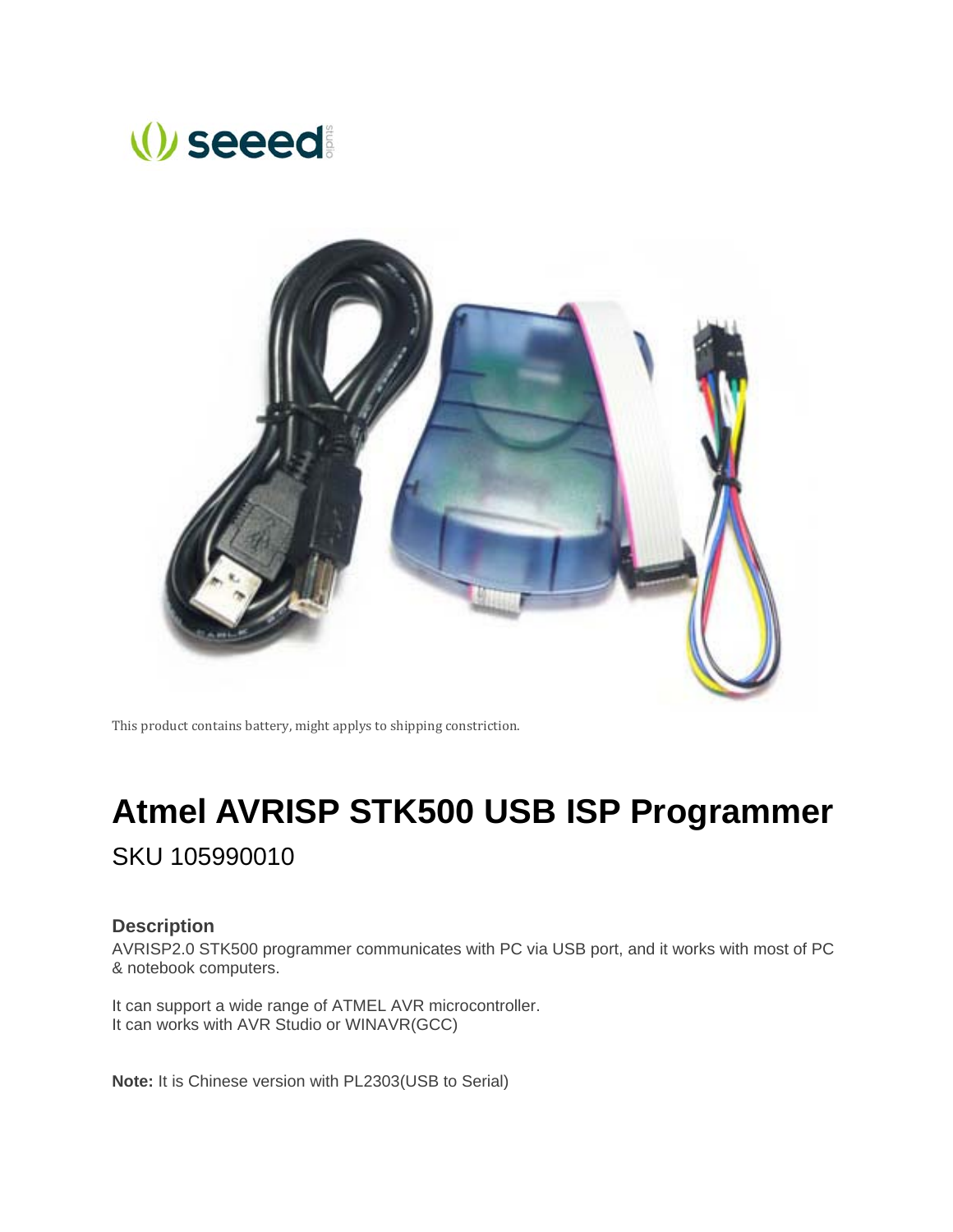## **Technical Details**

| <b>Dimensions</b> | 135mm x 110mm x 135mm                               |
|-------------------|-----------------------------------------------------|
| Weight            | G.W 138g N.W 98g                                    |
| <b>Battery</b>    | Lithium Cells / Batteries loose (bulk) UN3480-PI965 |

### **Part List**

| Mini ATMEL AVR ISP V2.0<br>STK500 USB ISP Programmer | и |
|------------------------------------------------------|---|
| <b>USB cable</b>                                     |   |
| 10-PIN IDC ISP cable                                 |   |
| 10-PIN to 6-PIN IDC ISP cable                        |   |

## **ECCN/HTS**

| <b>ECCN</b>   | ERA99      |
|---------------|------------|
| <b>HSCODE</b> | 8543709990 |

## **Features**

- o It can supports a wide range of ATMEL AVR microcontrollor.
- o It can works with AVR Studio or WINAVR(GCC)
- o It works with ATMEL AVR Studio 4.13, you can upgraded it's firmware,in upgrade firmware Completed,it can work at a higher version of the AVR Studio and to be able to support more device,
- o Compact Size 75mm x 57mm x 27mm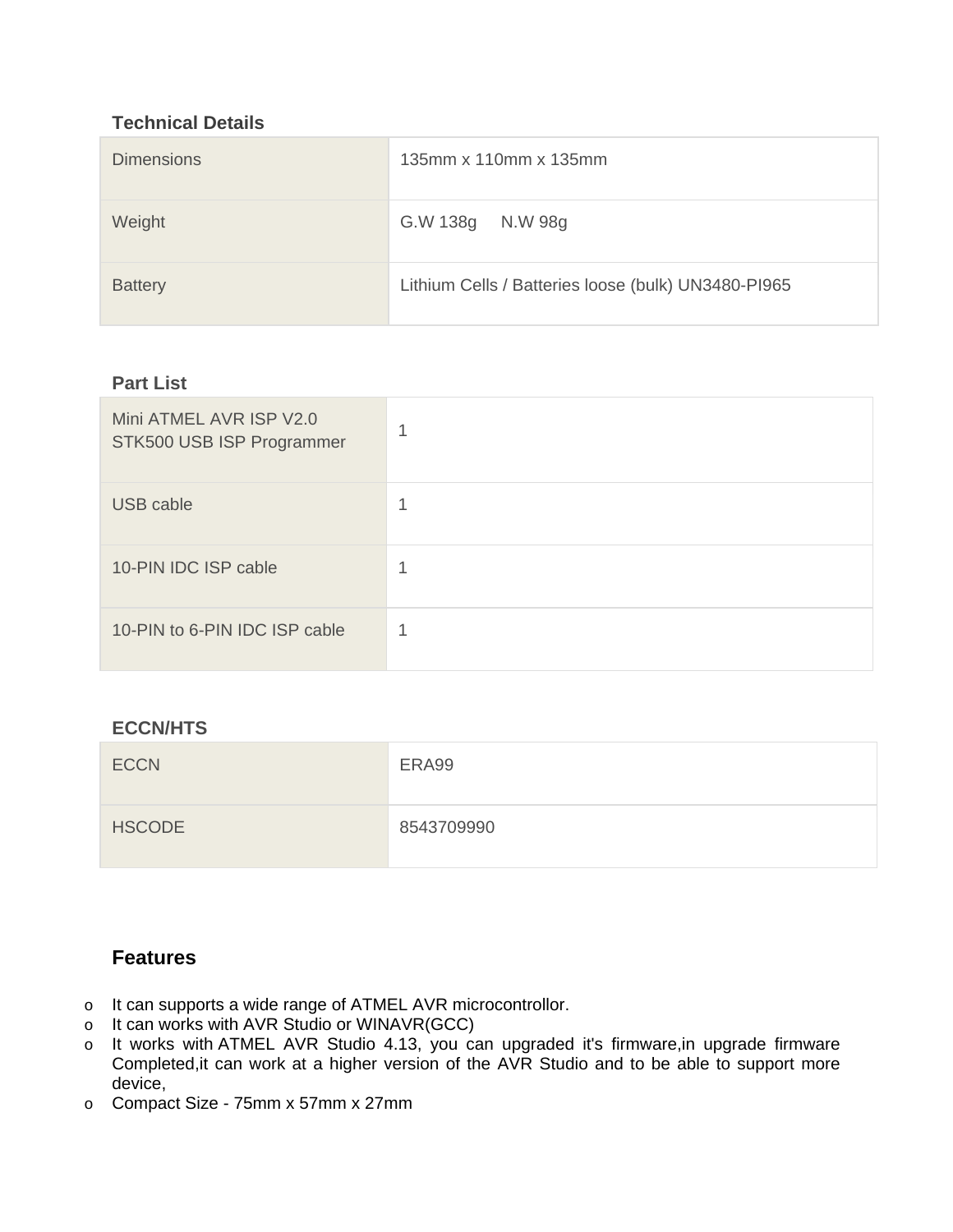## **Application Ideas**

- o AVR programming
- o AVR Burn Bootloader

## **Supported Devices**

| AT90S1200             | AT90S2313                | AT90S2323     | AT90S2343             |
|-----------------------|--------------------------|---------------|-----------------------|
| AT90S4433             | AT90S8515                | AT90S8535     | ATmega128             |
| ATmega1280            | ATmega1281               | ATmega128RZAV | ATmega128RZBV         |
| ATmega16              | ATmega161                | ATmega162     | ATmega163             |
| ATmega164P            | ATmega164P<br>Automotive | ATmega165     | ATmega168             |
| ATmega168 Automotive  | ATmega168P               | ATmega169     | ATmega16A             |
| ATmega16U4            | ATmega2560               | ATmega2561    | ATmega256RZAV         |
| ATmega256RZBV         | ATmega32                 | ATmega323     | ATmega324P            |
| ATmega324P automotive | ATmega325                | ATmega3250    | ATmega3250P           |
| ATmega325P            | ATmega328P               | ATmega329     | ATmega3290            |
| ATmega3290P           | ATmega329P               | ATmega32A     | ATmega32U4            |
| ATmega48              | ATmega48 Automotive      | ATmega48P     | ATmega64              |
| ATmega640             | ATmega644                | ATmega644P    | ATmega644P Automotive |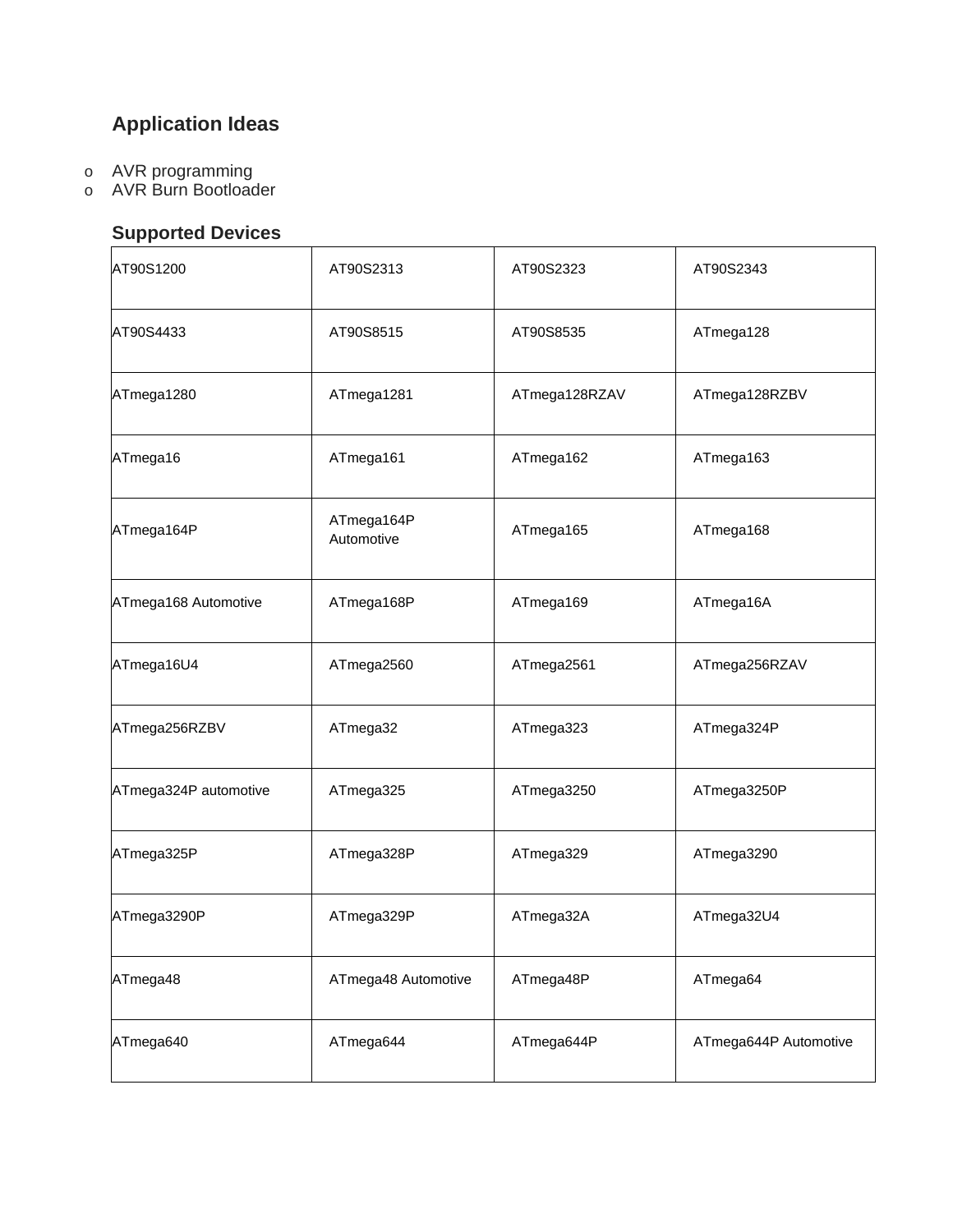| ATmega645  | ATmega6450 | ATmega649           | ATmega6490 |
|------------|------------|---------------------|------------|
| ATmega8535 | ATmega88   | ATmega88 Automotive | ATmega88P  |
| ATtiny12   | ATtiny13   | ATtiny13A           | ATtiny15L  |
| ATtiny2313 | ATtiny26   | ATtiny88            |            |

## **Wire Interface**

http://www.tupianguanjia.com/bin/3455/avrisp2/avr\_isp.jpg

**Usage**



## **Example:Burn Bootloader to Arduino UNO**

1.How to connect : See the picture above

2.Install AVRISP driver in the CD .

3.Download AVR STUDIO4.19 and install it.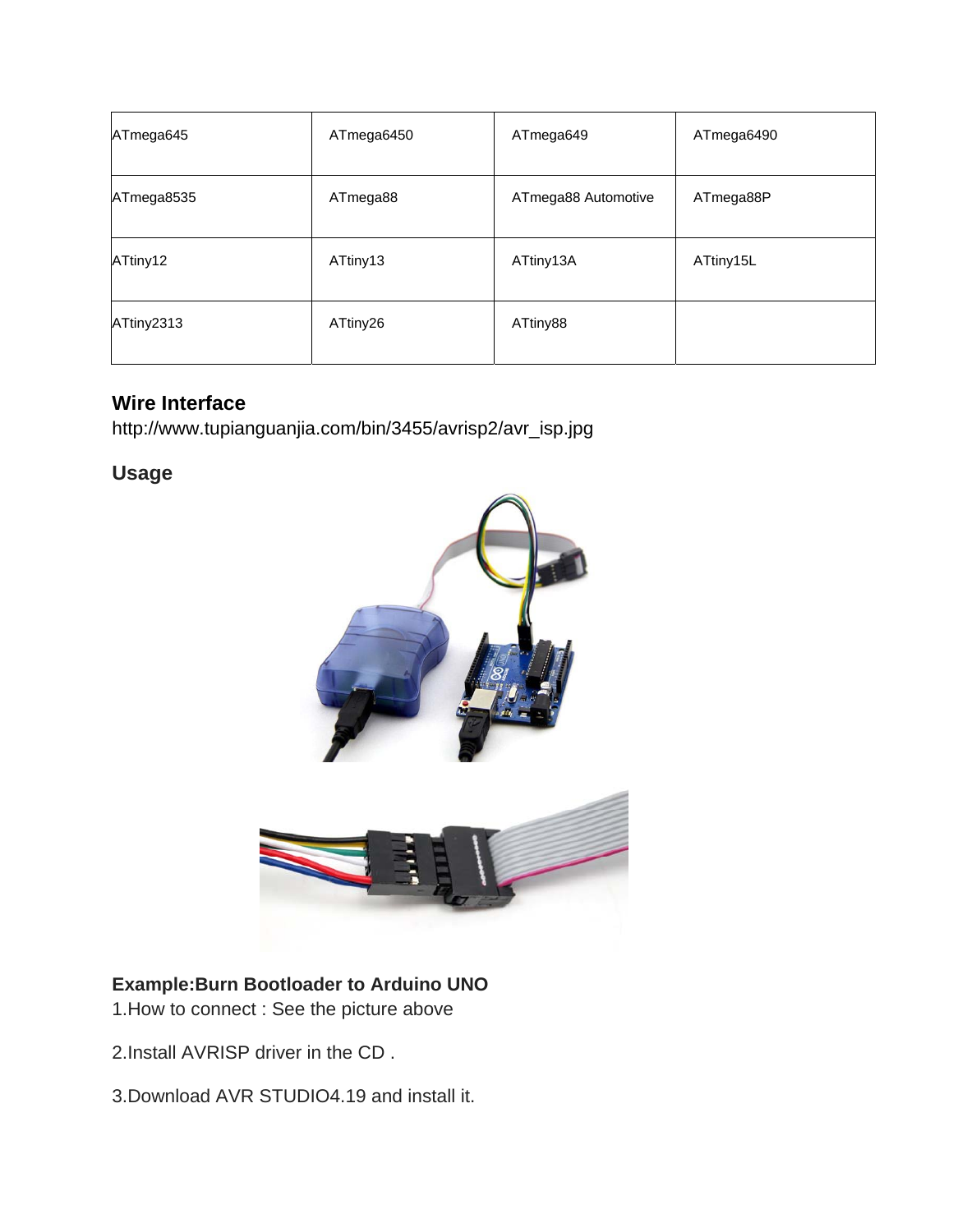**Caution : The AVR STUDIO4.13 software in the CD can no support ATmega328P.**

4.Burn Bootloader to Arduino UNO

-> Open AVR STUDIO4.19

-> Connect to STK500



## ->Select Platform

| AVR ONE!<br><b>STK600</b>                                                                                                                                                                                                                                     |   | Auto<br>COM1 | Ä | Connect               |
|---------------------------------------------------------------------------------------------------------------------------------------------------------------------------------------------------------------------------------------------------------------|---|--------------|---|-----------------------|
| QT600<br><b>AVRISP mkll</b>                                                                                                                                                                                                                                   | Ξ | COM2<br>COM3 | Ħ | Cancel                |
| STK500<br><b>JTAGICE mkll</b>                                                                                                                                                                                                                                 |   | COM4<br>COM5 |   | Baud rate:            |
| AVR Dragon                                                                                                                                                                                                                                                    |   | COM6         |   | 115200                |
| <b>AVRISP</b>                                                                                                                                                                                                                                                 |   | COM7         |   | Baud rate changes are |
| Tip: To auto-connect to the programmer used last time, press the 'Programmer'<br>button on the toolbar.<br>Note that a tool cannot be used for programming as long as it is connected in<br>a debugging session. In that case, select 'Stop Debugging' first. |   |              |   | active immediately.   |

->Select Device "ATmega328P"